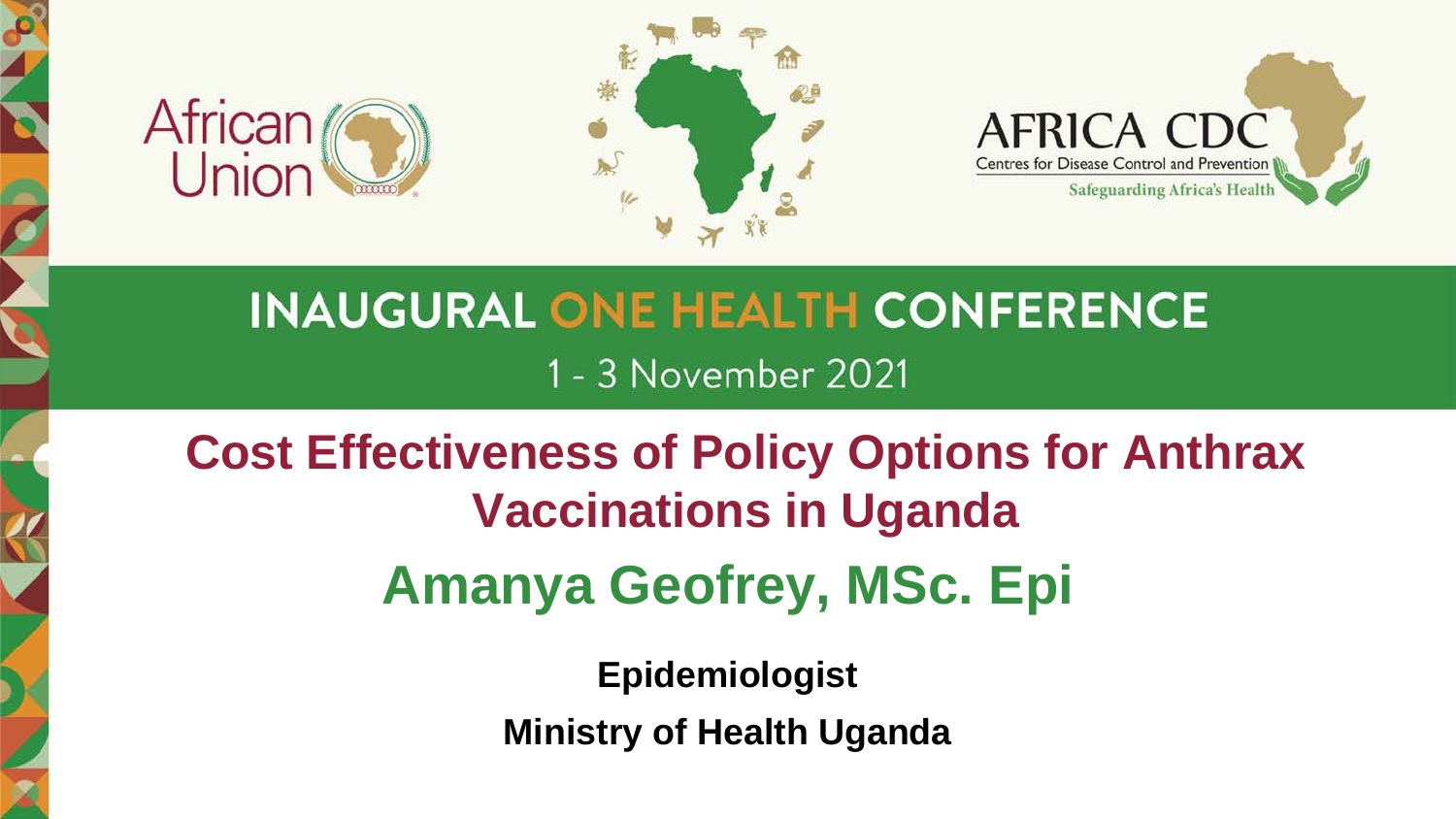#### **Introduction**

#### **Anthrax: Disease**

- A zoonotic disease
- Bacillus anthracis is transmitted to humans through ○ Handling or
	- Eating meat from infected animal carcases
	- Breathing in spores
- In Livestock, high case fatality rate 80%



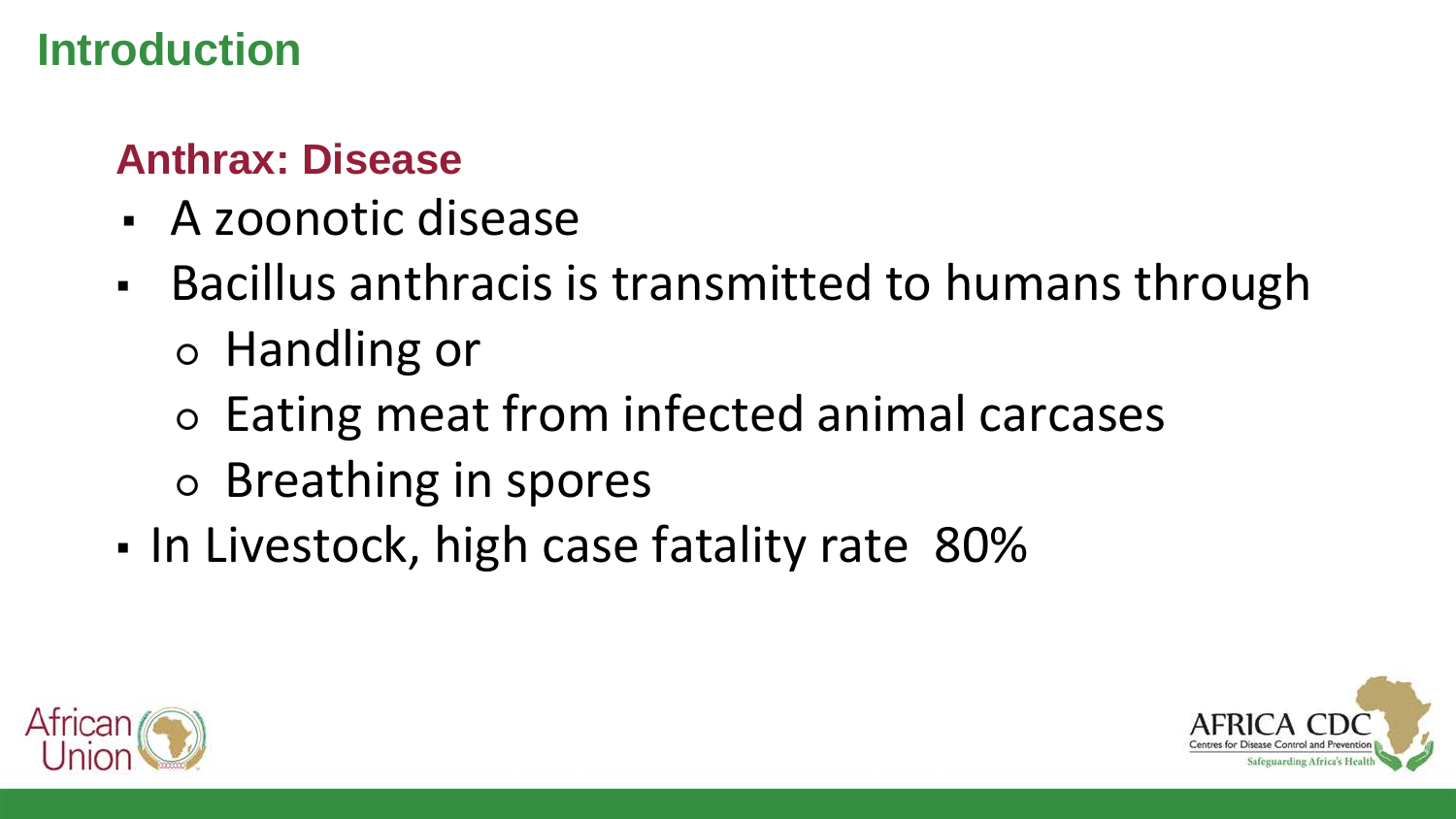## **Introduction**

## **Anthrax- Economic / Agricultural importance:**

- 80% Ugandans relies on Agriculture
- Agriculture and animal husbandry contributes to 17% national Agriculture GDP
- 50% of Ugandan population depend on livestock
- Government loses \$140 per person in the management of complex anthrax cases in humans
- <10% vaccination coverage of livestock, in at-risk areas in Uganda
- Less than 80% the WHO recommended coverage



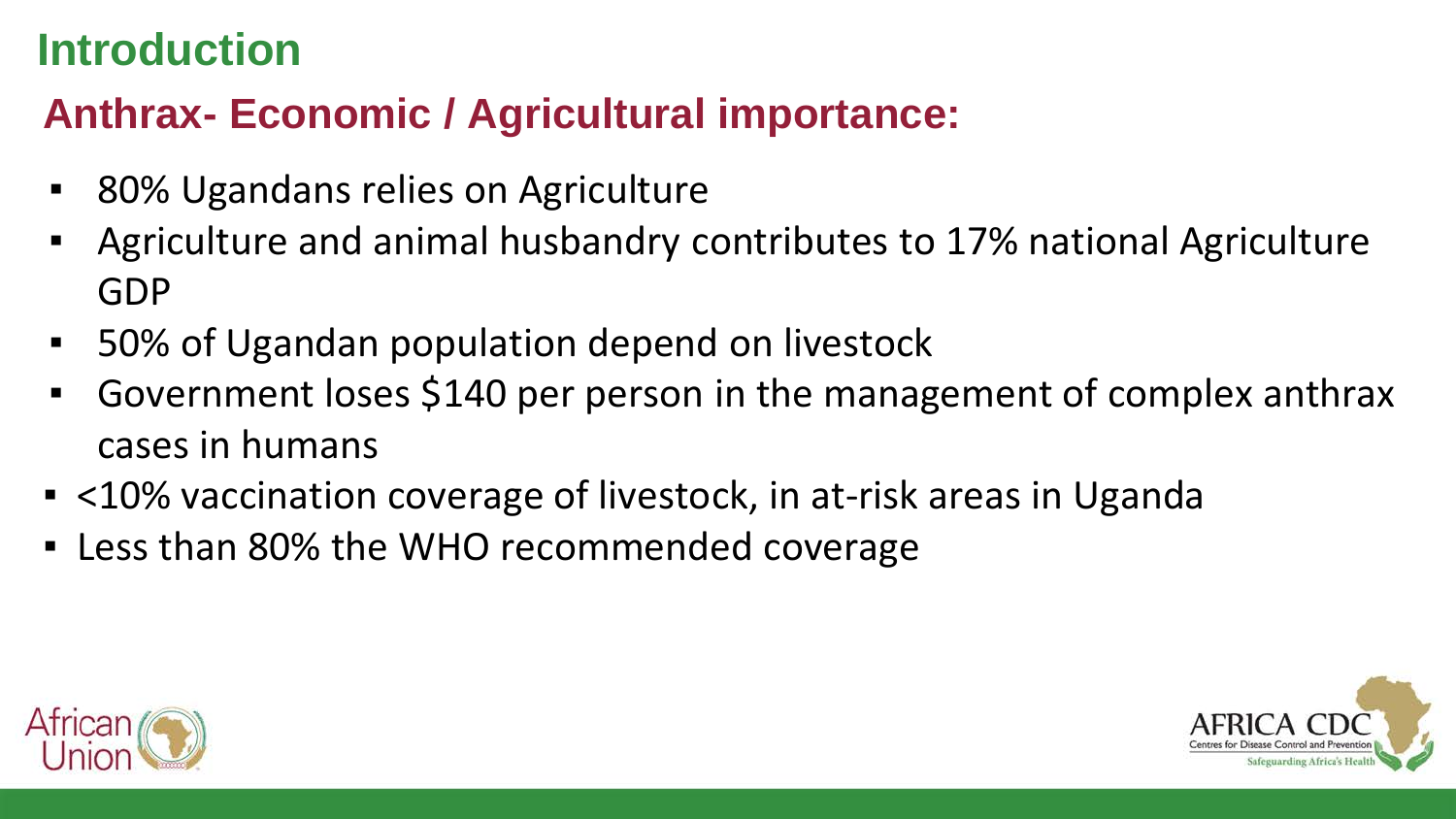## **Introduction Anthrax in Uganda**



- Uganda lies in the East-West Anthrax Belt
- Re-occurrence of 3-5 anthrax outbreaks both in humans and animals since 1950's
- Anthrax is classified as a "private disease" Different from FMD and rabies.
- As a "private good disease"
	- - management of Anthrax is by farmers
- Re-classifying anthrax as a public good diseases would control anthrax



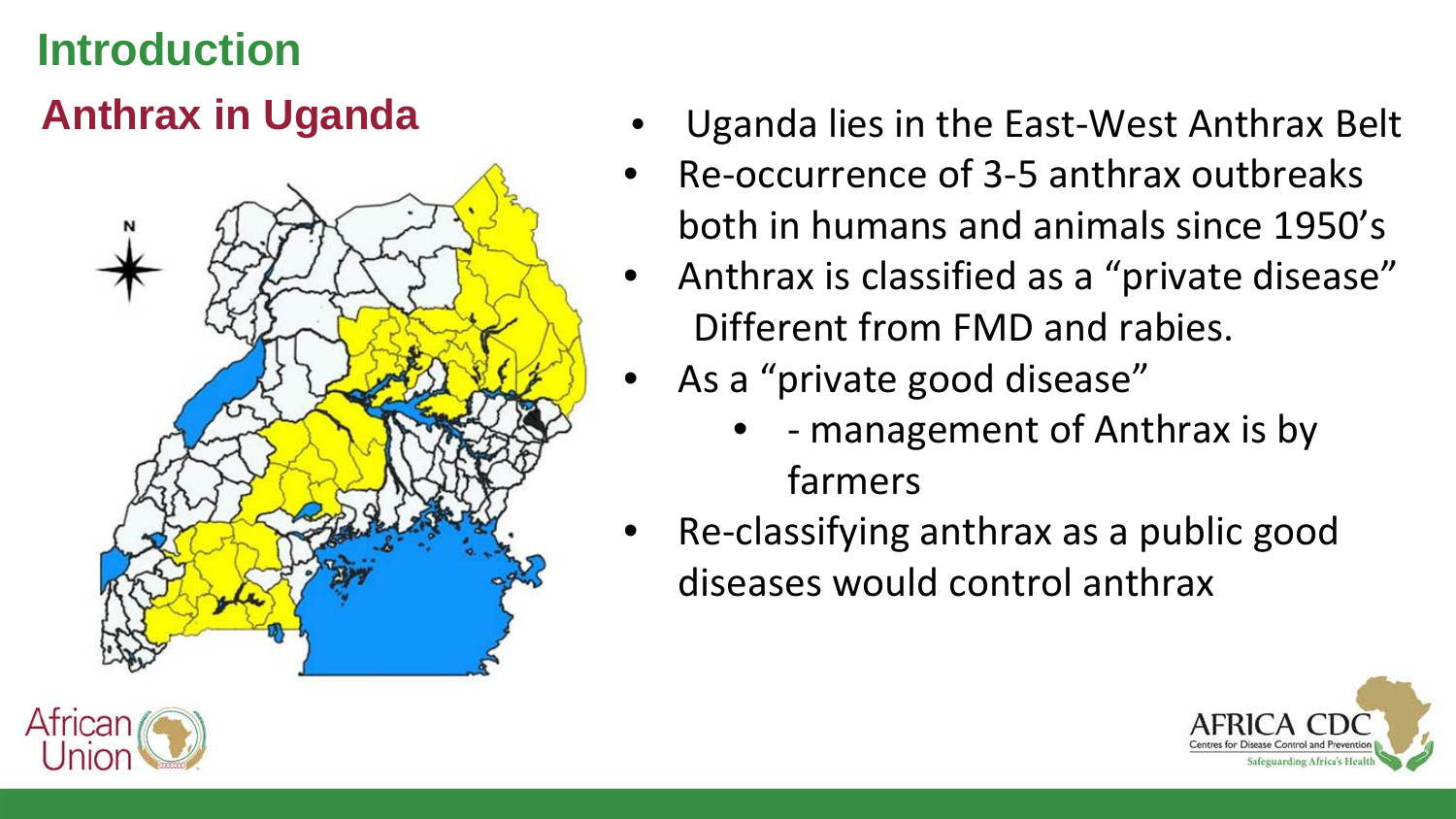#### **Methodology**

#### **Policy Options Analysis and Economic Evaluation:**

**Option 1: Status- Quo**

**Management and Care for animal left to farmers**

**Option 2: Vaccination of 100%**

- **100% Vaccination of livestock**
- **Community Sensitisation**
- **Prophylaxis**
- **Safe carcass disposal**

**Option 3: Vaccination of 80%**

- **80% Vaccination of livestock**
- **Community Sensitisation**
- **Prophylaxis**
- **Care & management for government**



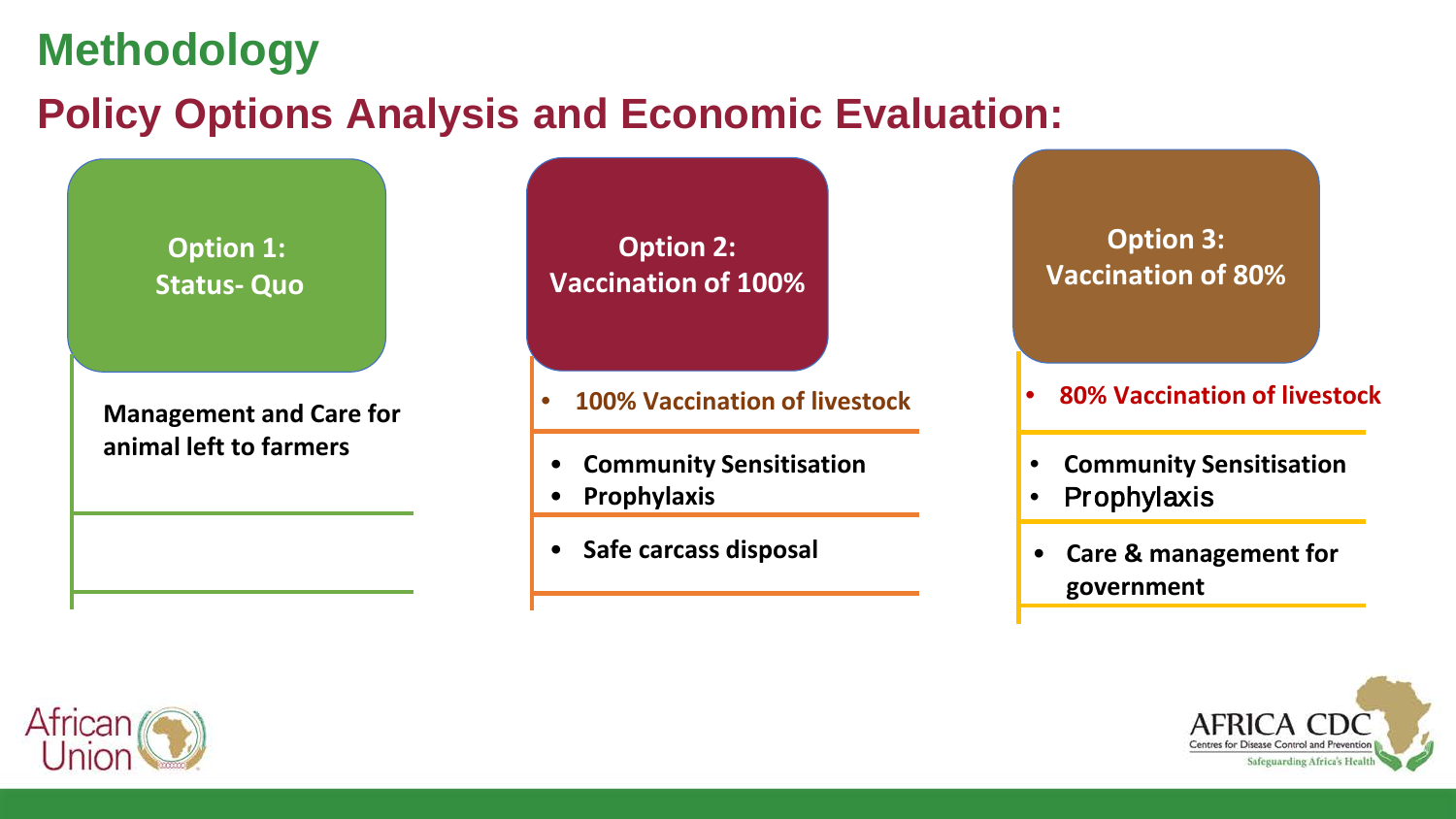## **Methods**

A

| <b>Anthrax- Assumption</b>                               | <b>Value</b>  | <b>Sensitivity Analysis</b><br>(High, Low) |
|----------------------------------------------------------|---------------|--------------------------------------------|
| Population of Livestock in Uganda                        | 34,000,000    |                                            |
| Proportion of animals vaccinated Status QUO              | 0.17          |                                            |
| Proportion of animals infected if Vaccinated             | 0.0014        | 0.001-0.002                                |
| Proportion of animals infected if NOT vaccinated         | 0.9           |                                            |
| <b>Proportion of Animal Anthrax treated</b>              | 0.015         | 0.010-0.020                                |
| Proportion of Anthrax Animal are slaughtered<br>annually | 0.1           | 0.010-0.970                                |
| <b>Animal-Human Anthrax infections</b>                   | $\mathcal{P}$ | 1.000-3.000                                |
| <b>Proportion of Human-Anthrax treated</b>               | 0.95          |                                            |
| Proportion of Human -Anthrax death if treated            | 0.005         | 0.000-0.010                                |
| Proportion of Human - Anthrax death if NOT treated       | 0.125         | 0.050-0.200                                |
| Jnion                                                    |               | Safeguarding Africa's Heal                 |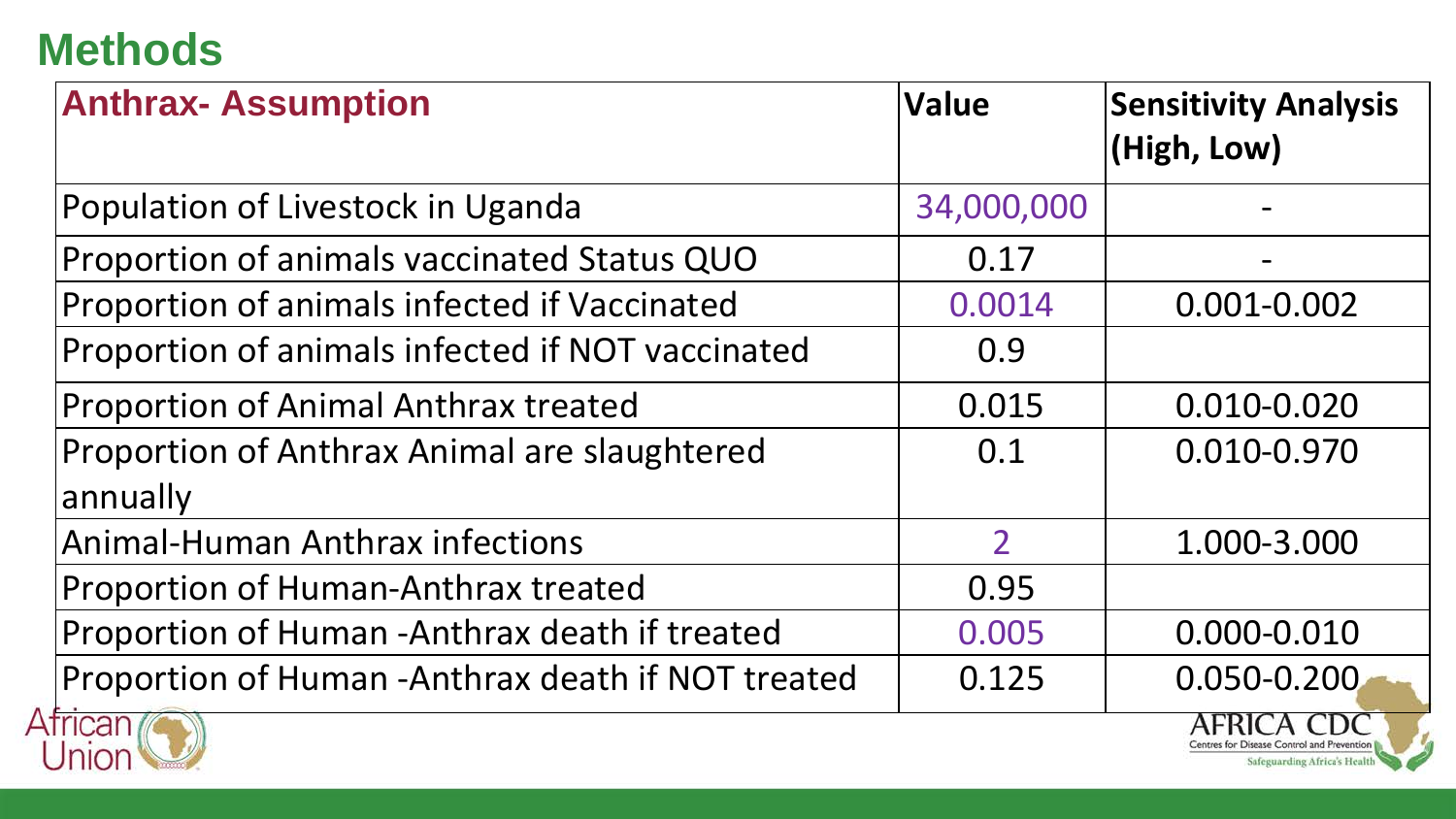## **Methods**

## **Economic evaluation and modelling:**

- **EXEC** Multiple decision criteria Cost – Incremental Cost effectiveness ratio(ICER)
- **Outcomes**
	- ─ Cases averted
	- Deaths averted
	- ─ Averted transmission to humans
- **Payer Perspective** 
	- Government Perspective



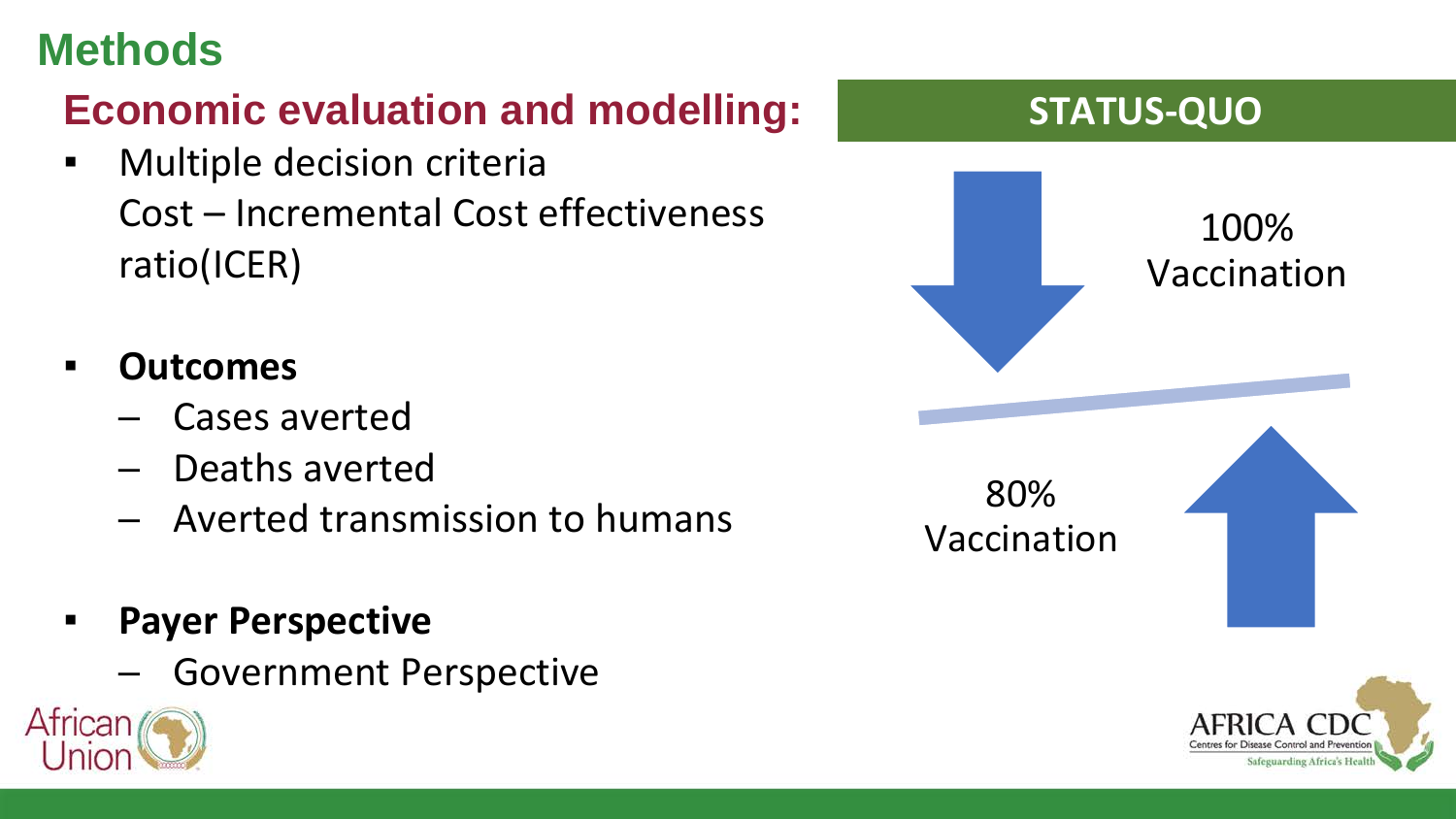## **Results: Cost effectiveness of the three Policy Options**

| Outcome | <b>Status-Quo</b> | 100%        | 80%         |
|---------|-------------------|-------------|-------------|
|         |                   | Vaccination | Vaccination |

| <b>Animal Cases</b>     | 22,460,483 | 47,101     | 581,681                                    |
|-------------------------|------------|------------|--------------------------------------------|
| <b>Animal Deaths</b>    | 2,246,048  | 4,4710     | 9,420                                      |
| <b>Human Infections</b> | 4,492,097  | 9,420      | 116,336                                    |
| Increment effect        | 49,413     | 104        | 1,280                                      |
| (Human Deaths)          |            |            |                                            |
| Total costs for each    |            | 23,299,236 | 21,429,977                                 |
| intervention (US\$)     |            |            |                                            |
| ICER cost/case averted* |            | 473        | 445                                        |
| African (C              |            |            | Centres for Disease Control and Prevention |

Safeguarding Africa's Health

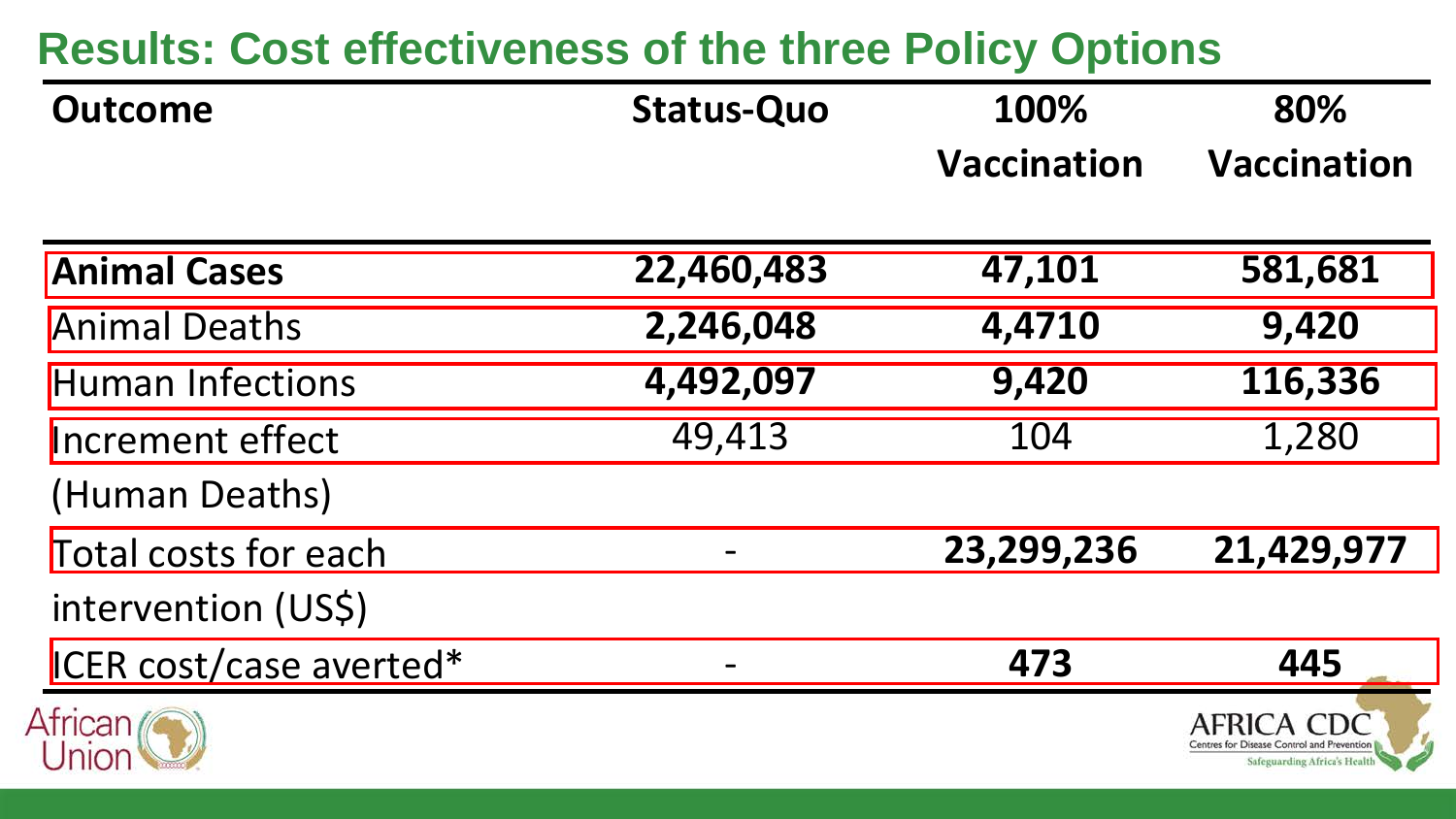#### **Sensitivity Analysis, with varying prevalences of anthrax**

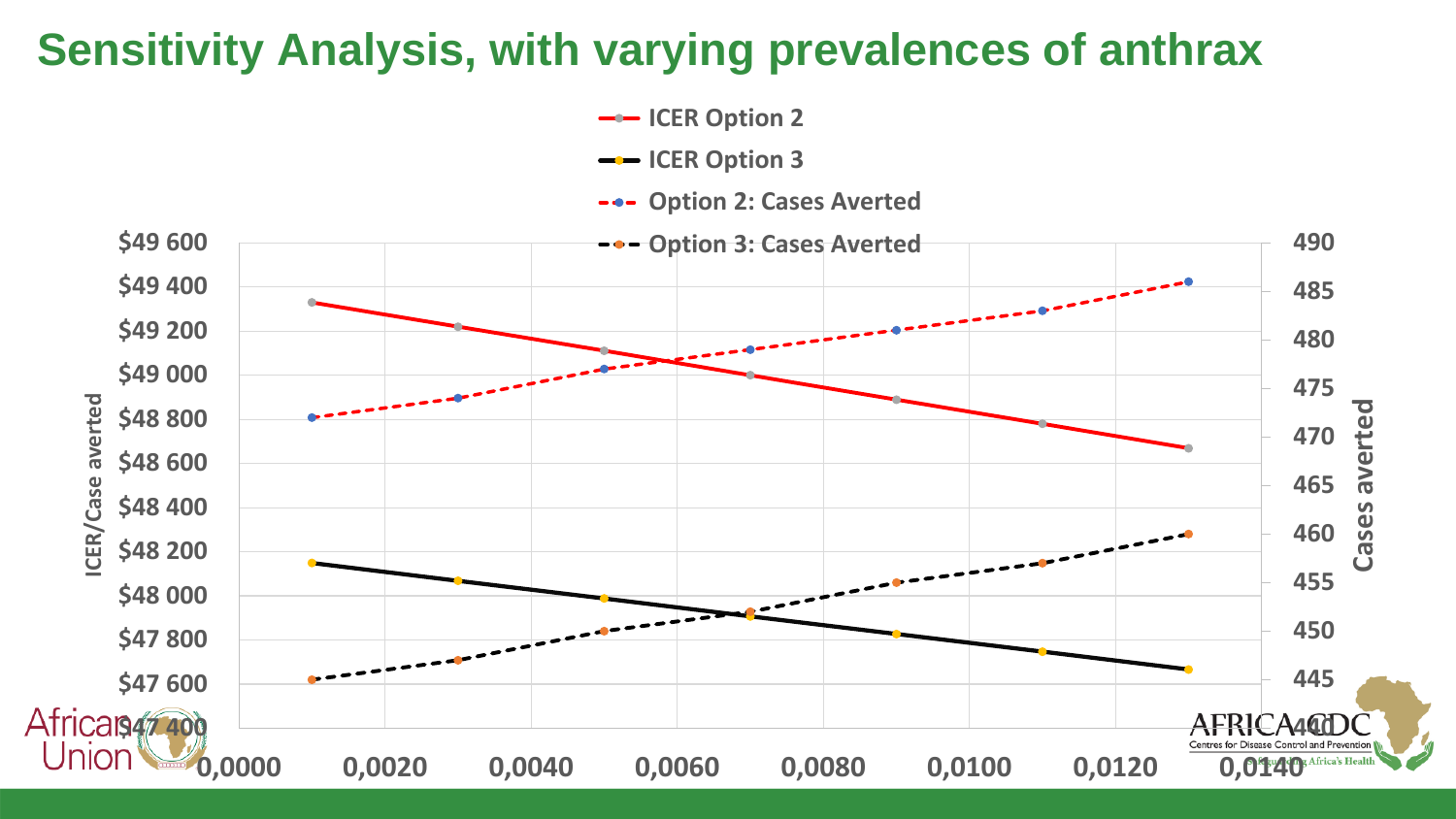#### **Conclusion**

## **Compared to status quo-(option 1)**

100% vaccination of livestock-(option 2) and 80% vaccination of livestock- (option 3) provide better alternatives to the control of anthrax in livestock over a ten-year period.



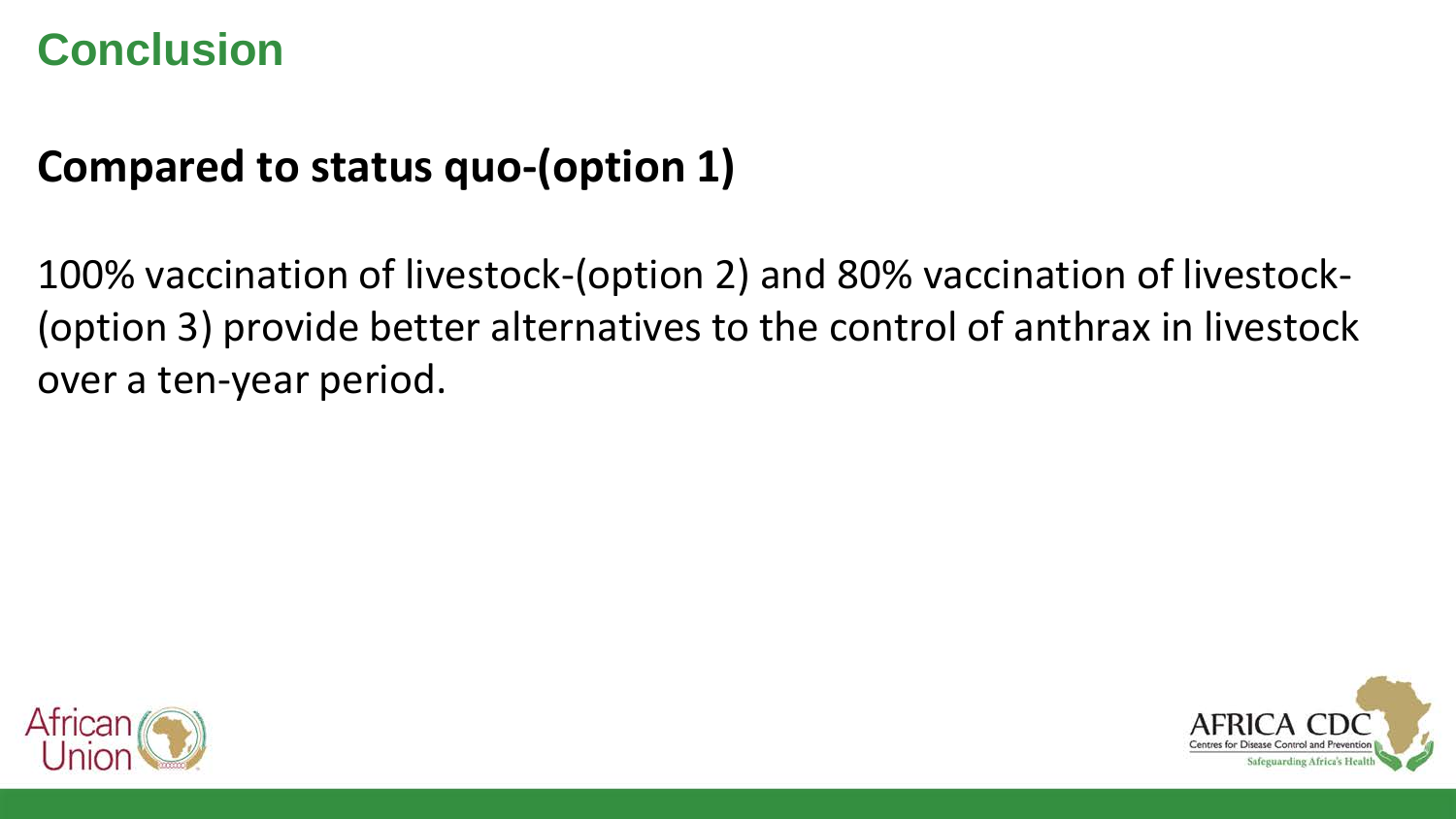#### **References**

- 1. WHO/FAO. Anthrax in humans and animals Fourth edition FAO of the United Nations World Organisation for Animal Health.
- 1. Blackburn JK, et al. High Case-Fatality Rate for Human Anthrax, Northern Ghana, 2005-2016. Emerg Infect Dis. 2021 Apr;27(4):1216-1219. doi: 10.3201/eid2704.204496. PMID: 33754993; PMCID: PMC8007318.
- 2. Kisaakye E. et al. Outbreak of anthrax associated with handling and eating meat from a cow, Uganda, 2018. *Emerg Infect Dis*. 2020;26(12):2799-2806. doi:10.3201/EID2612.191373
- 1. CDC. Experts Team Up to Tackle Deadly Anthrax Across Uganda | Division of Global Health Protection | Global Health | CDC. Accessed August 24,  $2021$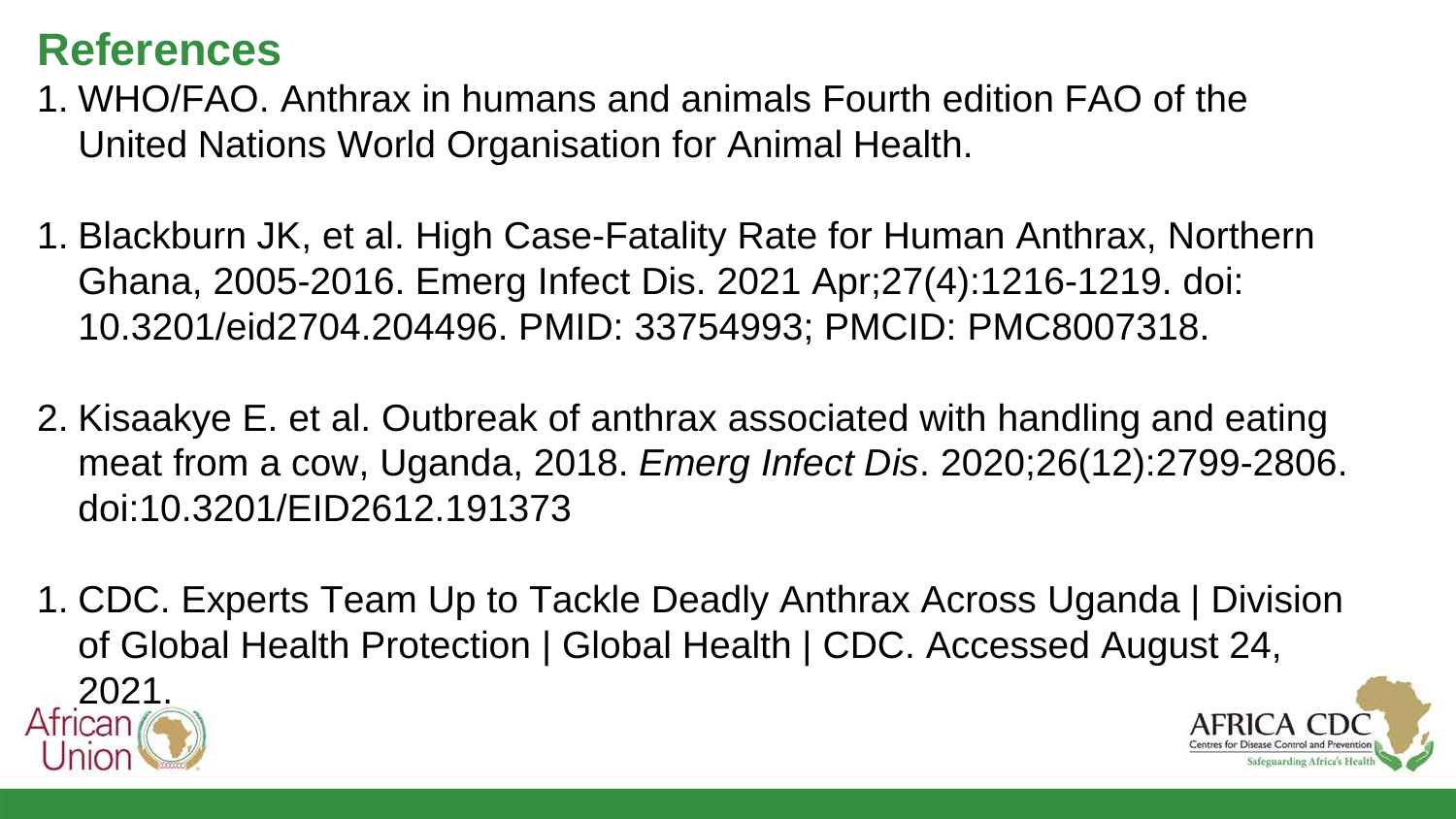## **Acknowledgement**

- 1. Ministry of Agricultural Animals and Fisheries(MAAIF)
- 2. National Animal Disease Diagnostics and Epidemiology Centre (NADDEC).
- 3. Ministry of Health Uganda (MoH)
- 4. National One health Platform (NoHP)
- 5. One Health Sector Uganda
- 6. Uganda Districts One health Committees
- 7. CDC Foundation CDC- Bloomberg Data for Health Initiative